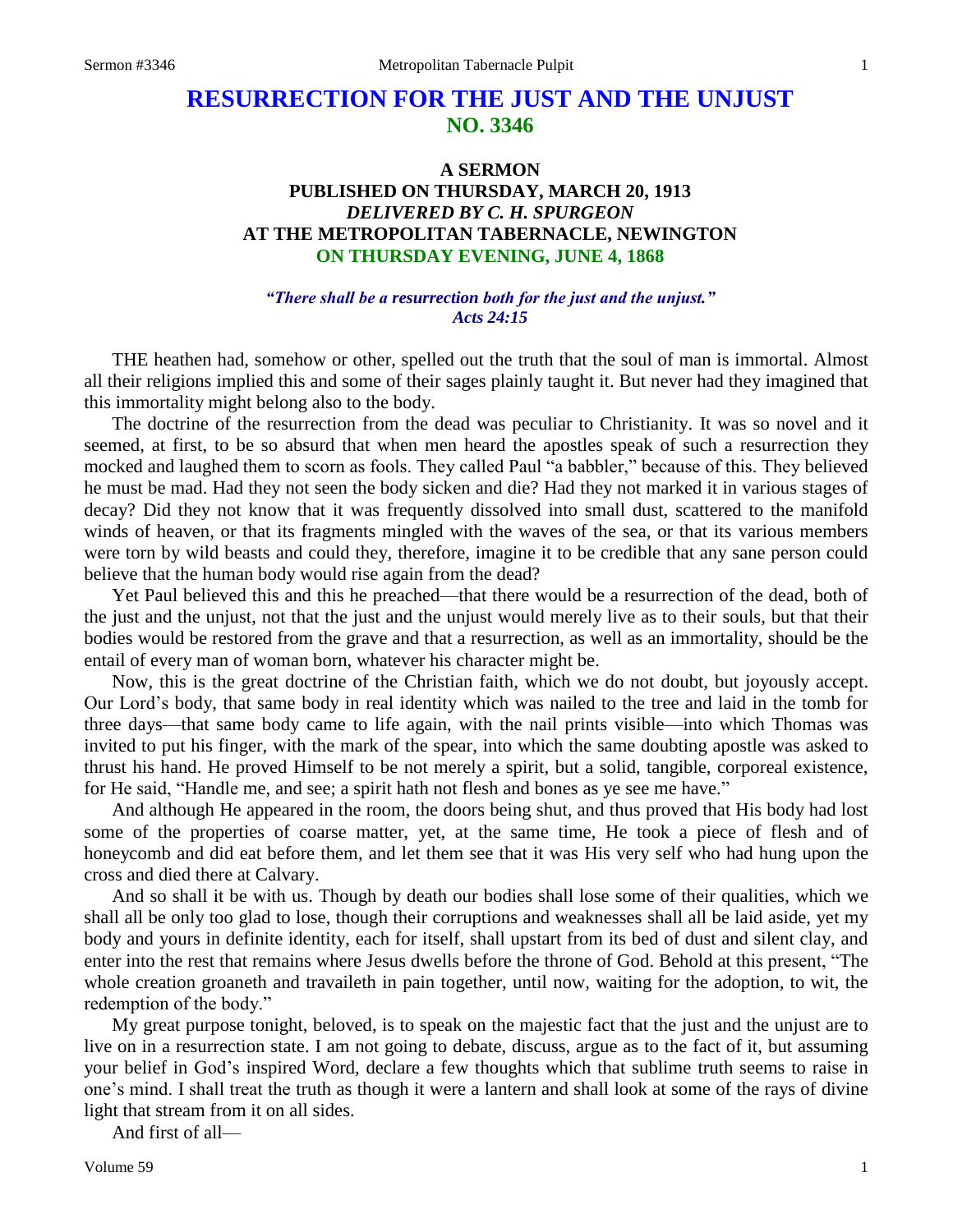# **I.** WHAT AN ENNOBLING EFFECT THIS TRUTH HAS UPON US!

Observe the effect it has, first of all, *upon our bodies.* Paul elsewhere calls the body "this vile body," and so it is in comparison with what it is to be by-and-by. But yet, if this body has been redeemed with the precious blood of Christ, and if the Holy Spirit dwells in our bodies, as we are taught in Scripture, and if these bodies are to be partakers of a pure and sinless immortality—then what noble things these otherwise vile bodies become! So noble, my brethren and sisters, that it becomes us to guard them sacredly, as sacred things.

Now, our bodies may be defiled, but shall they be defiled after being washed in pure water and after being given up to Christ? You know how they may be defiled. The apostle speaks very plainly concerning certain carnal lusts whereby members of Christ may be made members of all manner of iniquity. From these things we fly—they should not be so much as named among you, as becomes saints.

Our bodies may be defiled by eating and drinking, unless in the eating and the drinking we glorify God. We may by excess in either way bring ourselves into conditions in which the mind will not act and I believe, mark you, that gluttony is as much a sin in the sight of God as drunkenness, and that, in fact, any eating or drinking which makes us unfit for communion with God becomes sinful at once. Any passing beyond that boundary, whatever it may be, whether in eating or in drinking, becomes sinful. The body is clogged and defiled, and who would have it so when it has been purchased by Christ's precious blood and is to dwell with Him forever?

The body, too, may be defiled by outward adornments, for the Holy Spirit has expressly warned Christian men and women against these. There is a holy adornment that we speak of—that of a meek and a quiet spirit—but when men and women hang upon themselves their jewels and their ornaments of an ungodly profession, they sin against the plain precepts of the Word, and they really defile the bodies that belong to Christ.

So every bowing of the knee to that to which I ought not to bow, every yielding of this body of mine to write what is not true, every motion of my tongue to speak that which is not upright and according to the fear of God, every movement of these feet to take me where it is not good for me to be—defiles the body.

So there are ten thousand ways in which the temple of God may be defiled, but I say again, that with the thought that this body is to live forever and ever, we ought to guard with sacred care these members of Christ. The body that has been bought with His blood—that is to sleep on His bosom, that is to be awakened in His likeness, that is to dwell with Him forever, molded after His own image—take care of that body and keep it consecrated unto the Lord.

And while this ennobles the body, let me say that *it also ennobles the entire man.* If man be a creature, if he only be first among animals, though the most highly organized of all the vertebrate creatures, and if, when he dies, that is the end of him, as that might be of a sheep or a dog, then, looking up to the stars and thinking of man as a mere beast, you need not say with David, "Lord, what is man?" You know what he is. You have got your answer—and a gloomy and a melancholy answer it is.

But if man is to live forever and ever, what a noble creature he becomes! And mark you, men are ready enough to admit this of some of their fellow creatures—kings, and queens, and princes, and senators, and men who have heaped up their gold—but when it comes to this, that the beggar, being immortal, is to be honored, they do not like it. I would that men would remember that the same Bible that says, "Honour the king," also says, "Honour all men"—that is, be they what they may.

But men must honor people's coats—not the men. Or they honor their carriages, or they honor their sovereigns, but they do not honor the men. And yet, in truth, seeing that man is to live forever, that his existence in the future is coeval with the life of God, every man becomes a strange and wondrous thing. If you could pile up a mountain of gold, a huge pyramid of it, and then by the side of it a pyramid of precious stones, yet all these put together could not be valued with the soul of the pauper's child that has been in the workhouse from its very birth. Despise not, then, despise not a man made in the image of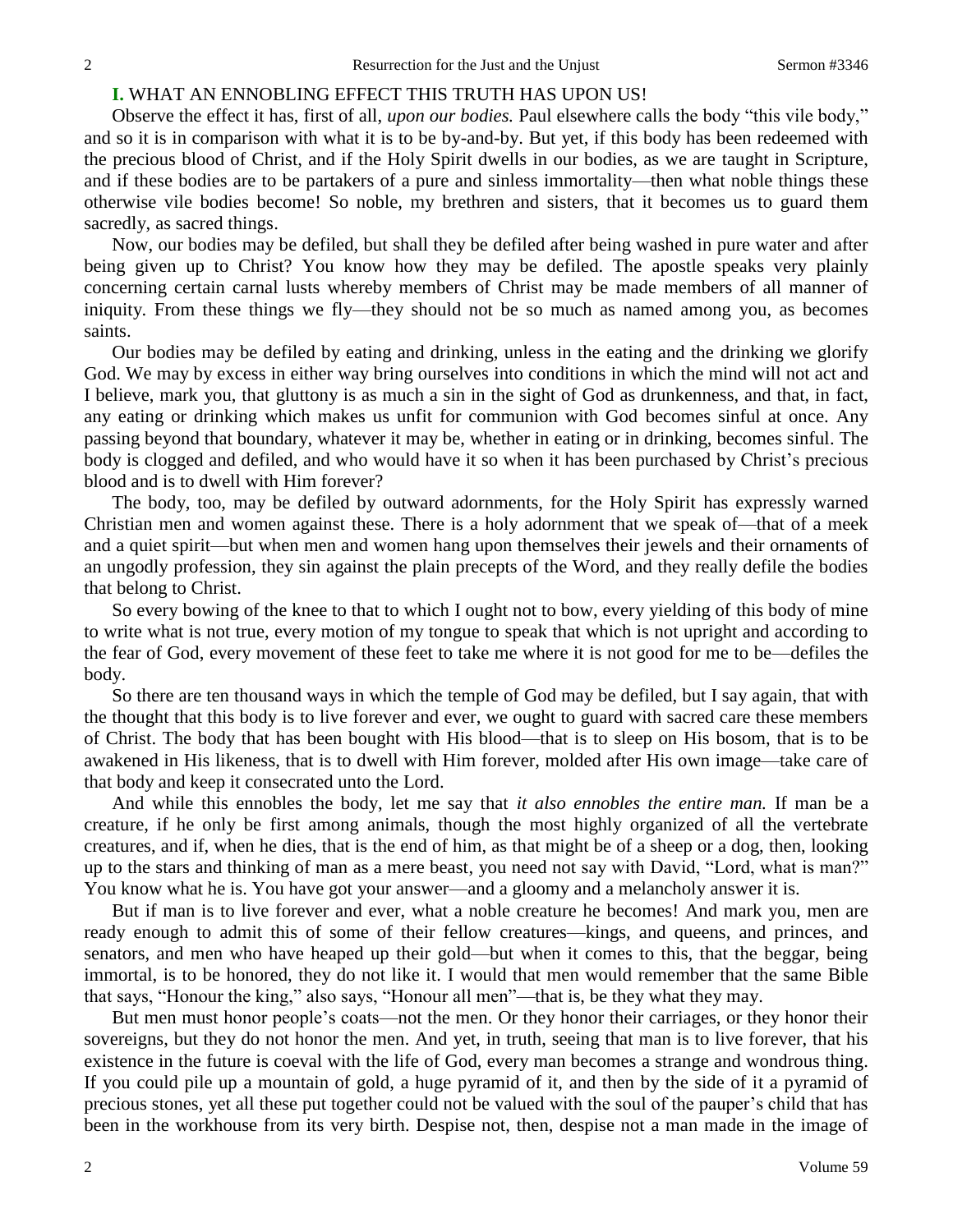God—a man redeemed with the blood of Christ, a man immortal, a man a mystery if he be immortal—a mystery of mysteries.

As I begin to look at him in the light of my text, which is far above all the fictitious surroundings to which men attach so much weight, he appears to me now to be a greater being than stars or suns, for these may die out and their brightness become extinct—but here is a star that shall shine on forever, a sun that shall flash its beams throughout eternity.

We must not, therefore, if we are poor, broken, despised, ourselves at once go into sin as though we were too mean to be capable of excellence. We must not begin to say, "I cannot be saved—I am so illiterate, I am so obscure." Why not? If you are not saved, you will have to live forever in misery. Can you contemplate that?

You are endowed with an immortality from which it is impossible for you to escape. In that respect, by that wondrous gift, God has put you on an elevated position and I do pray that you may look at it as such—may, by His grace, not fling yourselves away, nor trifle with yourselves, nor do the devil's bidding—but seek Him who has promised, in His Word, that they that seek Him shall find Him.

Thus much on that one thought, and now a second one. If there be another state, as you know there is, for body and soul—

## **II.** WHAT A LIGHT THAT CASTS UPON THIS PRESENT LIFE!

How little it makes it! How great it makes it! How little! Well, if I suffer, today, if my life should be made weary through weakness of body, or if it should be bitter through heart-toil, or if it should be severe through stern poverty, yet you know how we sing—

#### *"The way may be rough, but it cannot be long."*

And again, we sometimes sing—

# *"An hour with my God will make up for it all."*

These light afflictions, which are but for a moment, are not worthy to be compared with the weight of glory which shall be revealed in us. Looking at the trials of this present life, and comparing and contrasting them with the splendor, glory, and eternity of the life to come, they are not worth a thought. They disappear, and we sing as we wade through the midst of them, knowing that it is so written that through much tribulation we must inherit the kingdom.

When we look back from the hilltops of heaven, I suppose life itself will seem to be infinitesimal. Those great troubles of ours will look like pin's pricks and we shall almost laugh to think that we should have weighed these burdens and thought them so heavy when they were light as feathers after all. I think we shall, as Watts says—

# *"With transporting joys recount The labors of our feet."*

We shall say, one to another, "How could we have been so unbelieving?" What was there, after all, in our trials to depress us so much? Our sufferings were not worth a thought when once compared with those of our Master. "His way was much rougher and darker than mine, did Christ my Lord suffer, and did I repine?" Why was it that with such blessed help, such rich promises, such covenant blessings, and with the everlasting arms underneath us, yet nevertheless we were faint and ready to die?

Oh, brethren, this world seems so little when we think of the world to come. Now, you who have been envious of the rich little think how soon they will be as poor as you. You who have sometimes thought how richly you were favored—think how fame is nothing but a breath—and how soon it is gone.

Princes will sleep side by side with the slave. The great conqueror will not be distinguished from the victims of his ambition. The greatest millionaire will be no richer than you. Both alike, you came naked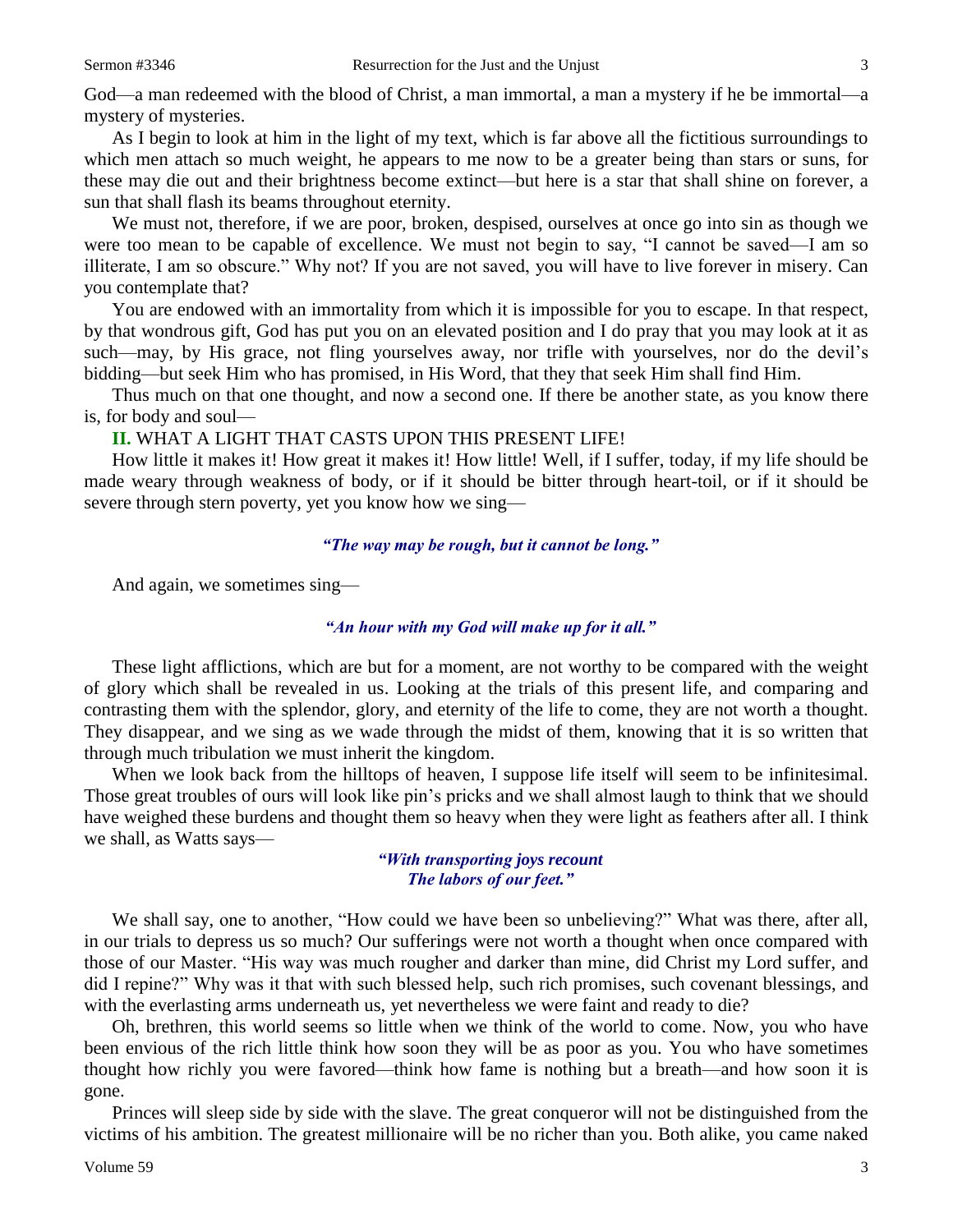into this world and naked you return to the dust. So must it be. Oh! it is all little. "Vanity of vanities, all is vanity." The big round world becomes a bubble and it vanishes, and as a puff of smoke the glory of the world departs.

And yet in this respect, I say, how great this present life becomes. You know how our poet puts it—

*"Great God! on what a slender thread Hang everlasting things; The eternal state of all the dead Upon life's feeble strings."*

This life is the mother of the life to come. There is a resurrection for the just, and all the glory which the just shall inherit will be but the outcome of that immortal life which they received here. There is a resurrection for the unjust, and the worm undying, and the fire that shall never be quenched. And all these will be just the development and open revealing of the character which they acquired here on earth. Living in sin is the germ of living forever in perdition. Believing in Jesus is the root of rejoicing forever in glorious immortality.

Now, sirs, see you not that life is not a thing to be played with, not a heap of counters that a child may toss to and fro, not the mere spray on the great sea of eternity? You must not joke and talk about it, as though it were a thing to be despised—but come up and look at it with all its solemn possibilities and results—and live the life of sober men, live the life of men who have peered beyond the veil and seen some of the momentous issues of this fleeting existence.

Henceforth, live while you live, earnestly, as in the sight of God, the Judge of the quick and the dead. Yes! let the light of the resurrection stream over the whole of your present life, to make its great things for the present to become little—to make those things which otherwise might be little, which have a reference to eternity, become great in your esteem.

But I will not tarry on this and therefore pass on to the thought—

# **III.** WHAT ENCOURAGEMENT THIS OFFERS TO US!

To think that there is a resurrection and another life! What! Were it worth our while to toil here in the service of Christ, often unrewarded, and very frequently misrepresented and persecuted for what we do, if there were not a place where the reward of grace would be given and where the mistakes of earth would all be set right?

"Therefore," says the apostle, "beloved brethren, be ye stedfast, unmovable, always abounding in the work of the Lord, forasmuch as ye know that your labour is not in vain in the Lord." It might be in vain here, but forasmuch as there is a resurrection, your labor is not in vain in the Lord. If we win souls for Christ, it often happens that some of those whom we thought were saved go back into perdition—many of those who are really saved walk disorderly—others are ungrateful to their spiritual parents and turn aside to crooked ways.

But if our record is on high, and we do not look to our success for our reward, but to our Master, then we may be stedfast, unmovable, always abounding in work. You who are doing something for Jesus Christ in the school, or in any other department of labor, if you look upon your rewards as the result, you may, perhaps, have very few conversions and you may go toiling on very heavily. But if you will look beyond all present results to the great Taskmaster's blessed smile, and think you hear Him say, "Well done, good and faithful servant"—when you see Him reward you not according to your success, but according to the measure of grace which you use faithfully in His service—when you see that, you will pluck up courage, you will not be of heavy heart, you will be instant in season, out of season.

The same thing is an encouragement under suffering. For this the martyrs cheerfully gave themselves up to their tormentors, not accepting deliverance, because they looked for a better resurrection. This it was that made them brave to meet the lions in the amphitheater, or to lie and silently rot in the dismal dungeons of the Roman Emperors. This it was that made Smithfield glorious, as the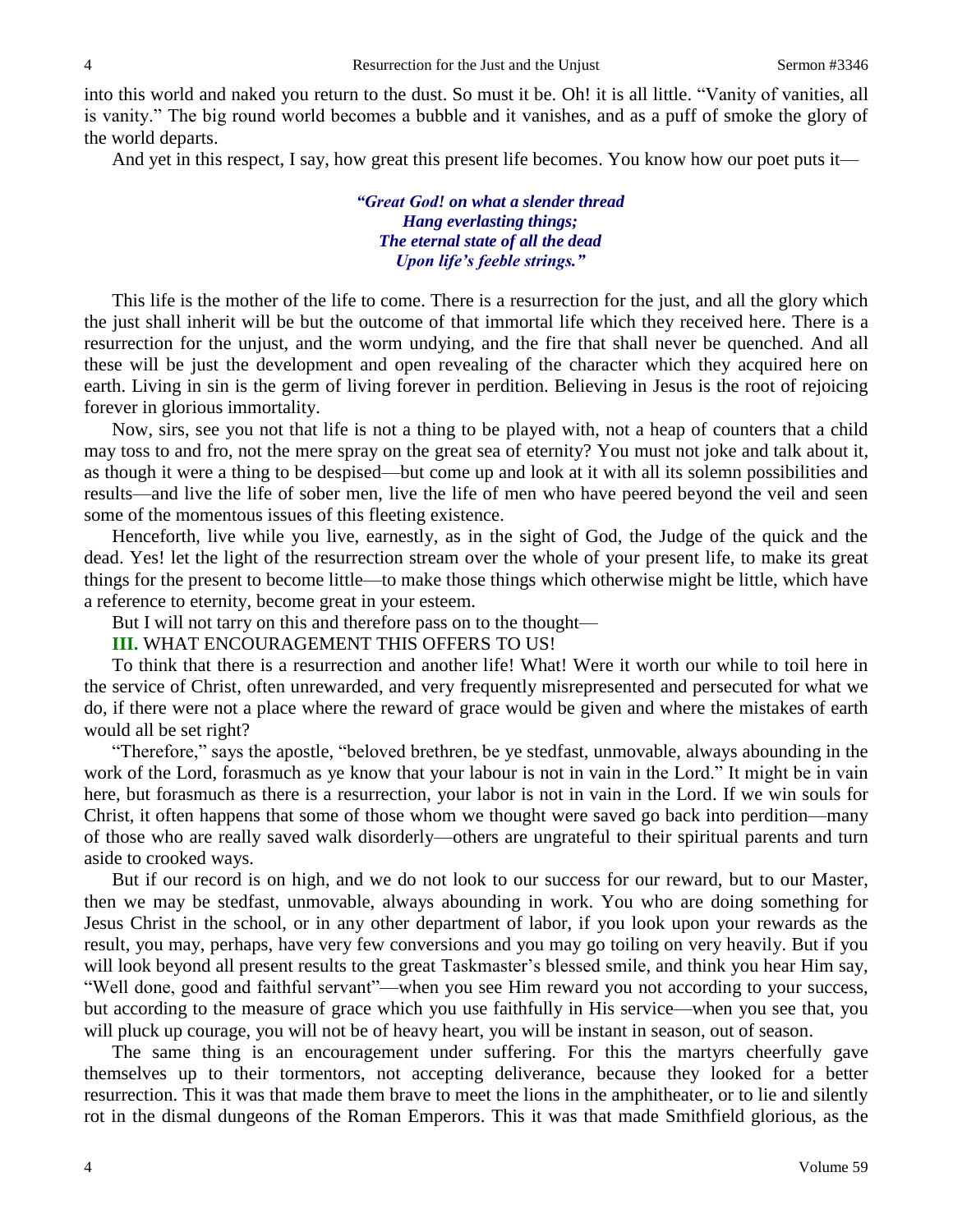saints in their chariots of fire clapped their hands and ascended to the skies. They were, of all men, most miserable if, in this life, only they had hope. They were, of all men, most insane to fling away their lives if this world were all.

But because there is another and a better land, to die for Jesus became a glorious thing, and they did it, being not amazed, trembling not, but dying with greater grandeur about them than that with which most men have learned to surround their living. And now, you that today are poor, or today are scoffed at, you who, though trying to follow Christ, find it a hard path, you who at home have little to encourage you and comfort you—recollect this is not your rest.

If you were to have fifty years of your present trouble, well, it will be as nothing compared with the eternal weight of glory. Have patience. Ask your Master to give you His patience. Pray of the Holy Ghost to work in you holy virtue, that after you have endured awhile, you may inherit the promise. Remember that there must first be the service before there can be the reward, and even under the economy of grace—in which we are not saved by works, but saved by the merit of Jesus, yet the Lord will have His servants first of all be made perfect through suffering before He admits them to their everlasting rest.

Be of good courage, then. He will strengthen your heart. This is not your rest, but it remains for you, and you shall inherit it by-and-by.

Passing on again, for I only dwell for a moment upon each thought—this fact of our rising again and living forever suggests to us—

**IV.** WHAT OUGHT TO BE THE ONE CONCERN OF LIFE.

What shall this be for the saint—what for the sinner? If I am to live again as a child of God, if my salvation is accomplished, if my sin be blotted out, and I am really saved, then *let me serve my God with all my might,* seeing what a blessed immortality He has prepared for me.

Slaves work when they hear the whip crack, but the children of God are not slaves—they are not under bondage—they work from a very different motive. They have no fear of hell, no fear of losing heaven. When their faith is constantly fixed upon the merits of their Savior, they know that their warfare is accomplished, that their iniquity is pardoned, that their salvation is secure beyond all risks, through the everlasting covenant, the inimitable purpose and the divine promise of the Father in Christ Jesus.

Because their salvation is secure and because it leads to such a blessed immortality, they burn with fervent love and passionate gratitude towards Him who has done so much for them. Gratitude ought to be, and I believe it is, in the heart the most powerful force in human motive. Love—what shall equal it? Its wheels move until the axles grow hot with speed. Love has an impetuous force about it. Many waters cannot quench it, neither can the floods drown it. What love we owe to Him who died, that when we die we may live again, who rose that we might rise, and made a pathway to the skies that we might follow Him, even to His throne.

"He lives, the great Redeemer lives," and beckons us to come and live with Him. When our bodies must for a while see corruption, His voice, which shall be the trumpet sound, shall call us from the beds wherein we slumber, to abide with Him forever. Let us love Him, then. Let us be up and doing to find the lost ones that are His sheep, to find His pieces of money that are now in the dust, to discover our prodigal brethren that are still going astray.

Shall we ask for rest when rest remains? Shall we escape from toil when toil is the only exposition of our love? Shall we bemoan our sufferings when sufferings give us opportunities of proving our affection to Him? If the saint in heaven could wish himself back again, he almost might—if he could win a soul by tarrying here a little longer.

If any one of yonder white-robed hosts could wish to be on earth, surely it might be to occupy the place of an earnest evangelist, or of a fervent Sunday school teacher, or of any other who is a soulwinner for Jesus. I must confess I do not envy Gabriel his crown, when God gives me souls. I have, then, thought that I would rather be here to talk with you, and point you to my Master's cross, than be up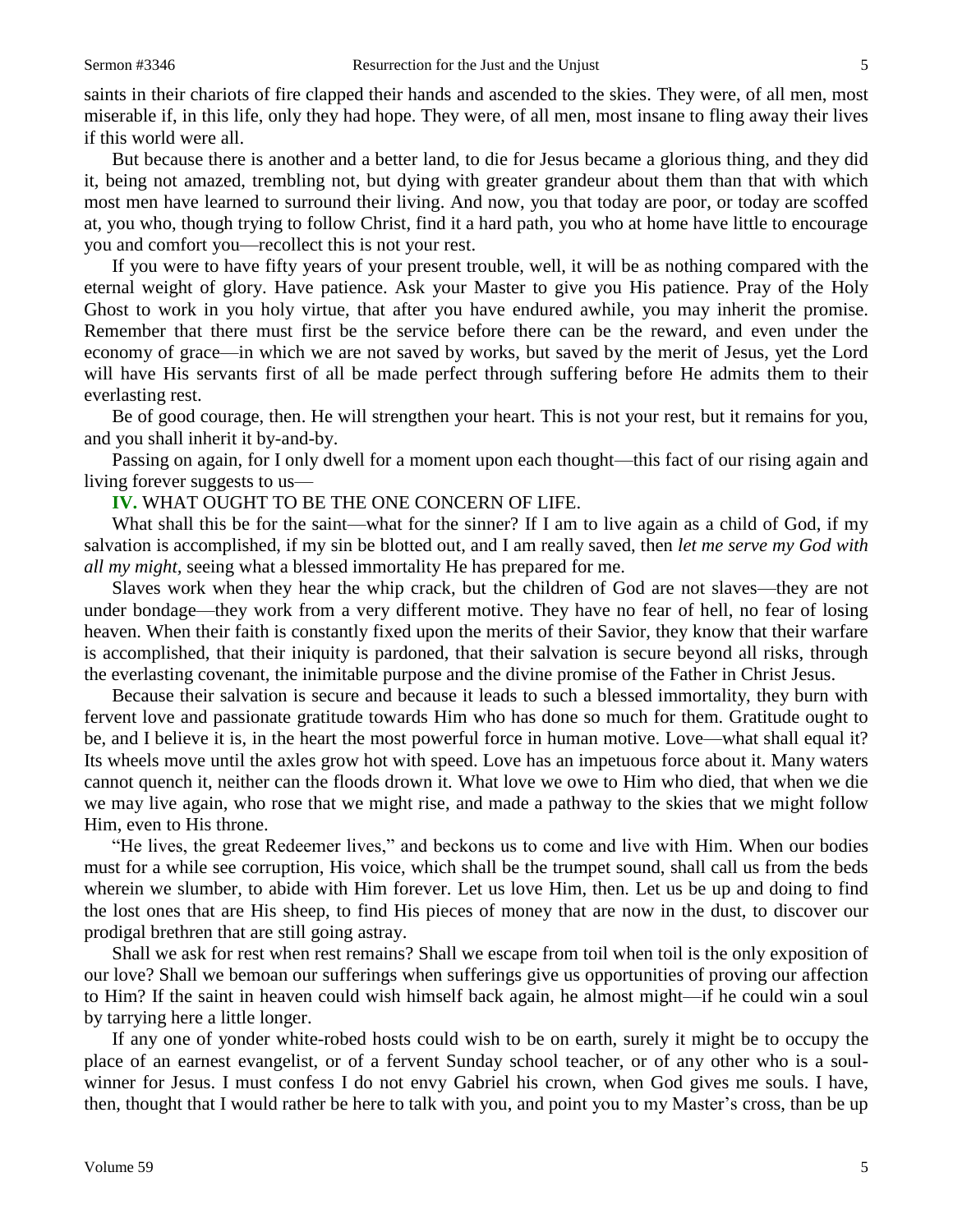there and cast my crown at His feet—for surely there can be no joy in heaven greater than the joy of doing the Master's will in winning souls for Him.

Do not let us throw away our opportunities for doing this. Some of you do not, perhaps, think of using them. In your business, in the acquaintances that Providence puts in your way—you have opportunities in all these things of bearing your witness for your Master. I pray you to see them and seize them. They will soon pass, and in the silent chamber, when you are about to enter into another world, if regret shall mingle with the holy peace that then shall gild your brow, it will be this regret, "I wish I had served Him better, whom I am so soon to see. I wish I had more to take to Him who gave Himself up for me."

Surely you will bid "good-bye" to friends with reluctance, if you have never warned them to escape from the wrath to come. And those dear children—it will bring hotter tears into your eyes to leave them, if you leave them unsaved, because you did not plead and wrestle with them for their salvation. So live, dear friends, that when you come to die, there shall be nothing left undone, and you may go and feel that through grace you have been what you are, and unto God be the praise. But you have not neglected the lifework which your Master gave you.

Now, I said that this text should make the unforgiven sinner *think—*and so it should, and very earnestly, too, because there will be a resurrection of the unjust as well as of the just. If you who are now living in sin were really to die and perish like horses, there might be some sort of excuse found for choosing the pleasures of this life as being all in all. After all, if there is no other world, I do not know but what the Epicurean philosophy is the right one—"Let us eat and drink, for tomorrow we die."

If we are only to live in this world, it is the part of wisdom to enjoy one's self as much as possible. I do not know, but that even then a man would be justified in running into vice, because that does not bring enjoyment—it is sure to entail, even in this life, the most serious results. But still, at the bottom, that old Greek philosopher had hit upon the true philosophy of life if this life were all—"Let us eat and drink, for tomorrow we die."

But if there be a life to come, as there is, then what a fool Epicurus was, and what nonsense his philosophy becomes! Let us eat and drink, for tomorrow we do *not* die, or if we do, yet we live again, and in the light of living again, why, eating and drinking seems such dreadful trumpery, such driveling idiocy, that a man cannot tolerate it either from philosopher or from a fool.

Oh! if you are to live forever, you who are living without thinking of your God, what sort of life must the next one be for you? You to whom, even now, to think of God is an irksome burden, what will the next world be for you? You believe that Book, you dare not doubt it. And that Book tells you that "except ye repent of your sin, ye shall all likewise perish."

Moreover, it tells you that there is no salvation out of Christ, but "he that believeth in him shall be saved; but he that believeth not is condemned already, because he hath not believed on the Son of God." According to this Book of God's perfectly revealed mind, there is reserved for you, if you remain impenitent, a "fearful-looking-for of judgment and fiery indignation." Fear not him who can destroy the body—only fear Him who can cast both soul and body into hell.

Why do you give so much attention to this world that is so soon to be left, and the eternal things are quite forgotten or despised by you? I do not feel as if I could plead this with you, with any sort of force or eager earnestness because it is really so plain that you, in your sins, must see it for yourselves. You surely, surely, as sober-minded men—and I know there are some here who are accustomed to think you must feel that the living throughout millions of ages ought to be of greater concern than living from week to week, or even year to year.

We think a man is very foolish that lives from hand to mouth, and never cares to make any provision for a rainy day, but what an ass that man must be, who makes no provision for that rainy day when the tempest of heaven's retribution shall beat upon his naked soul, and he shall have no shelter and no way of escape.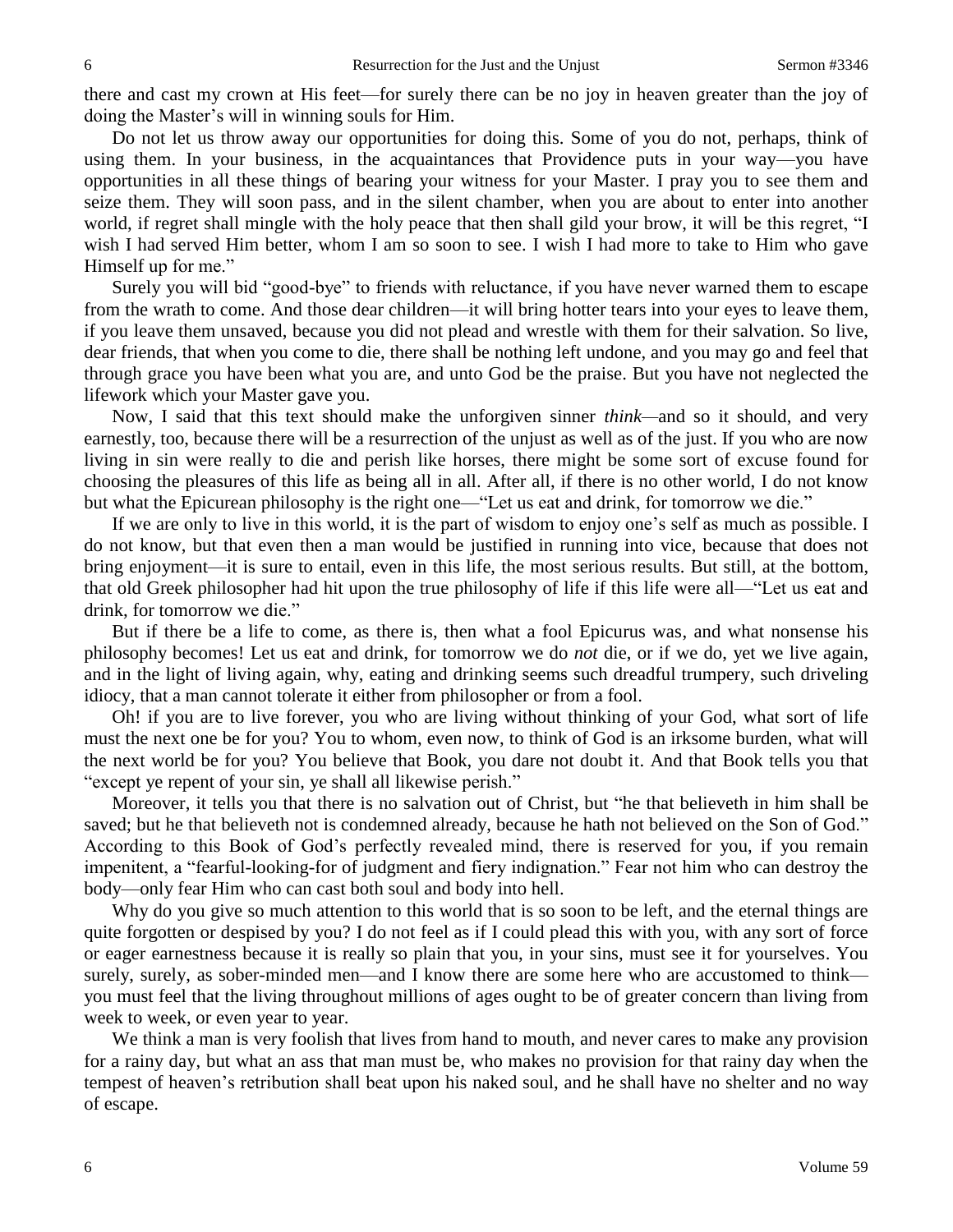And if a man has grown aged and yet neglects eternity, if his constitution is being gradually undermined, and yet the everlasting things are despised, if he has had solemn warnings that he must soon depart, if he has seen old companions, one by one, taken to the grave, and he still trifles away his time, lingering upon the brink of fate—what folly is this and in what words can I describe it?

Blessed Spirit, take away this folly and make men wise that they may be saved! Let this be our one great concern, with holy care to make our calling and election sure, that when the Master comes we may not be found castaways, but may be gathered with His people.

And now for the last point. I do not know whether you will set much store by this last thought, but it is this—considering that our friends whom we talk with every day, with whom we go up and down to the market, and to the place of worship—considering that they are to live forever—

**V.** SHOULD WE NOT ALTER A GREAT DEAL OF OUR PRESENT BEHAVIOR UNDER THE POWER OF THIS TRUTH?

What kind of behavior does this majestic fact inculcate towards our fellow men and women? Well, I think that Christian people ought always to *act to one another as immortal beings.* Now, I know some who belong to one denomination who will scarcely speak to those of another section of Christ's one church. Well, well, well—if you both ever get to heaven, you will have to dwell together. Yet it seems as though you cannot live together on earth without bickering.

Why can't you make up your minds to *differ from each other, but always in a Christian spirit?* I think, if I knew I had to live with a man, forever, one thing I should like to do would be to tell him perfectly honestly, with sincere love, all the truth I knew, and I ought to be willing to hear from him all the truth he thought he knew.

I would not like him to say to me, "Now, you must not hold your views strongly—you must not speak of them or try to propagate them." That would be as bad as telling me I must sin against God by restraining the light which He had given me. Neither ought I to say to him, "You shall not be free to hold and disseminate your views," for that would be to take upon myself a responsibility which does not belong to me.

But each holding our separate views and contending earnestly for what we believe to be "the faith once for all delivered to the saints," might we not thus exercise an honesty which we shall look back upon in heaven with joy, and at the same time a brotherly kindness which will be a sweet reflection even beyond the stars?

If any two of you have fallen out, even about the faith, go your way and agree tonight. You have got to live together forever—do not quarrel. You who are relatives, especially, let not the sun go down upon your wrath, but as you are birds in the same nest, children of one family, and one with God, do not fall out, and if you have, make it up at once, and let holy Christian forgiveness reign and rule.

You see, God will not put a partition between you in heaven. I do not believe they will practice any kind of strict communion up there. I do not believe there will be any separate bench for any who would like to have that kind of thing, but that the whole company of saints will have communion with each other and with their common Lord, their glorious risen Head. And that it will be their delight, all washed from all their imperfections and infirmities, to eat bread together in the kingdom of God, world without end.

Well, let us have large hearts and brotherly kindness—not keeping back our views, for that would be to sin, but holding with a firm hand everything which we have received from the Holy Ghost, and yet loving the whole household of faith. If we were to die, and there were no life to come, then we might be foolish and unchristian enough to be forever squabbling and bickering, but if, after death, we are to live forever in the same place of glory, let us so behave to one another that we shall not be ashamed or embarrassed to meet each other there.

And so with regard to the unconverted. Oh! Christian people, try to *think of all the unconverted*  people with whom you have to meet *as immortal souls.* Your servant girl that nurses and loves your child—you may, perhaps, never have thought of but as a servant girl, but she is an immortal soul as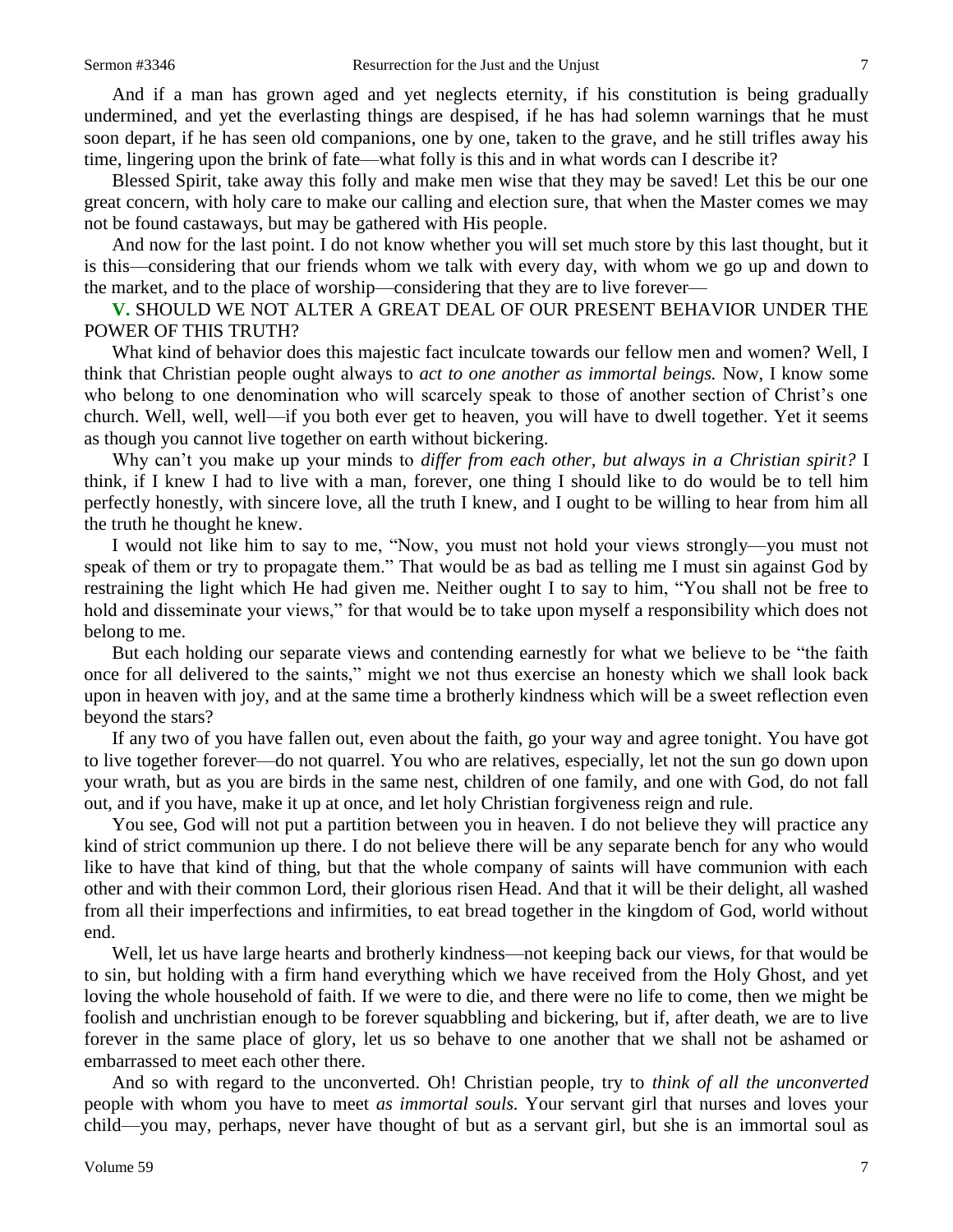much as the Queen on the throne. Or it may be the man who comes to do odd jobs about the house and who blacks your shoes—you never thought of him, probably, but as a worker, yet he—even he—shall outlast the stars.

And all those working men, and women, and girls who come streaming into your yard or factory, who weave at your looms, toil in your workrooms, stand at your printing press or at the book-binding, or in your builder's shop—all these and the myriads engaged in commercial and professional life, you may hitherto, perhaps, have only thought of them as two-legged machines to earn so many shillings for you and draw so many less from you every week.

Ay! but now just think again. They are living for immortality, as well as yourselves. Will you try so to act with them that if their funeral knell were heard and they were gone, the voice of conscience might not have to torment you with this suggestion, "You neglected their souls. You did not do to them what you ought to have done to them. You kept back from their immortal part that which alone could make them blessed in this life and in the life to come."

'Tis but a simple thought, and yet if I leave it with you, and God the Holy Spirit blesses it, it may be a very blessed thought to some whom you know not of today. Remember that all you see in the streets, and all you see in the house, and all you see here tonight are all immortal, and shall live again, and so treat them as such, looking forward to the time when you will have to give an account whether you have abused or used graciously the opportunities which your Master placed in your way.

And now may the good Lord keep our thoughts heavenward and bless us in them, for His name's sake. Amen.

#### **EXPOSITION BY C. H. SPURGEON**

#### *PSALM 73*

Here you have the psalmist in a fainting fit. He has allowed the flesh to conquer the spirit. The observant eye of reason has for a while rendered dim the clear vision of faith.

**Verse 1.** *Truly God is good to Israel, even to such as are of a clean heart.*

That must be true. Whatever we have seen or felt, it cannot be doubted but what God must become a good God to His own people, "Such as are of a clean heart."

**2-3.** *But as for me, my feet were almost gone; my steps had well nigh slipped. For I was envious at the foolish, when I saw the prosperity of the wicked.*

I began to envy those whom God hates and to think that it would be better for me to have been one of them.

**4.** *For there are no pangs in their death: but their strength is firm.*

Their unbelief helps them to die in peace, mocking God even to the last.

**5-8.** *They are not in trouble as other men; neither are they plagued like other men. Therefore pride compasseth them about as a chain; violence covereth them as a garment. Their eyes stand out with fatness: they have more than heart could wish. They are corrupt, and speak wickedly concerning oppression: they speak loftily.*

They justify themselves in treading others down. They laud it over others. They bully them. They rob them. They crush them, yet speak as if they had a perfect right to do so.

**9.** *They set their mouth against the heavens, and their tongue walketh through the earth.*

Leaving nobody alone, sparing no character, however pure.

**10-11.** *Therefore his people return hither: and waters of a full cup are wrung out to them. And they say, How doth God know? and is there knowledge in the most High?*

They get to doubt the personality of God. If they will not precisely say that there is no God, yet they go as near to it as they can. They come to what is about the same thing. They have a God who does not know and who does not perceive.